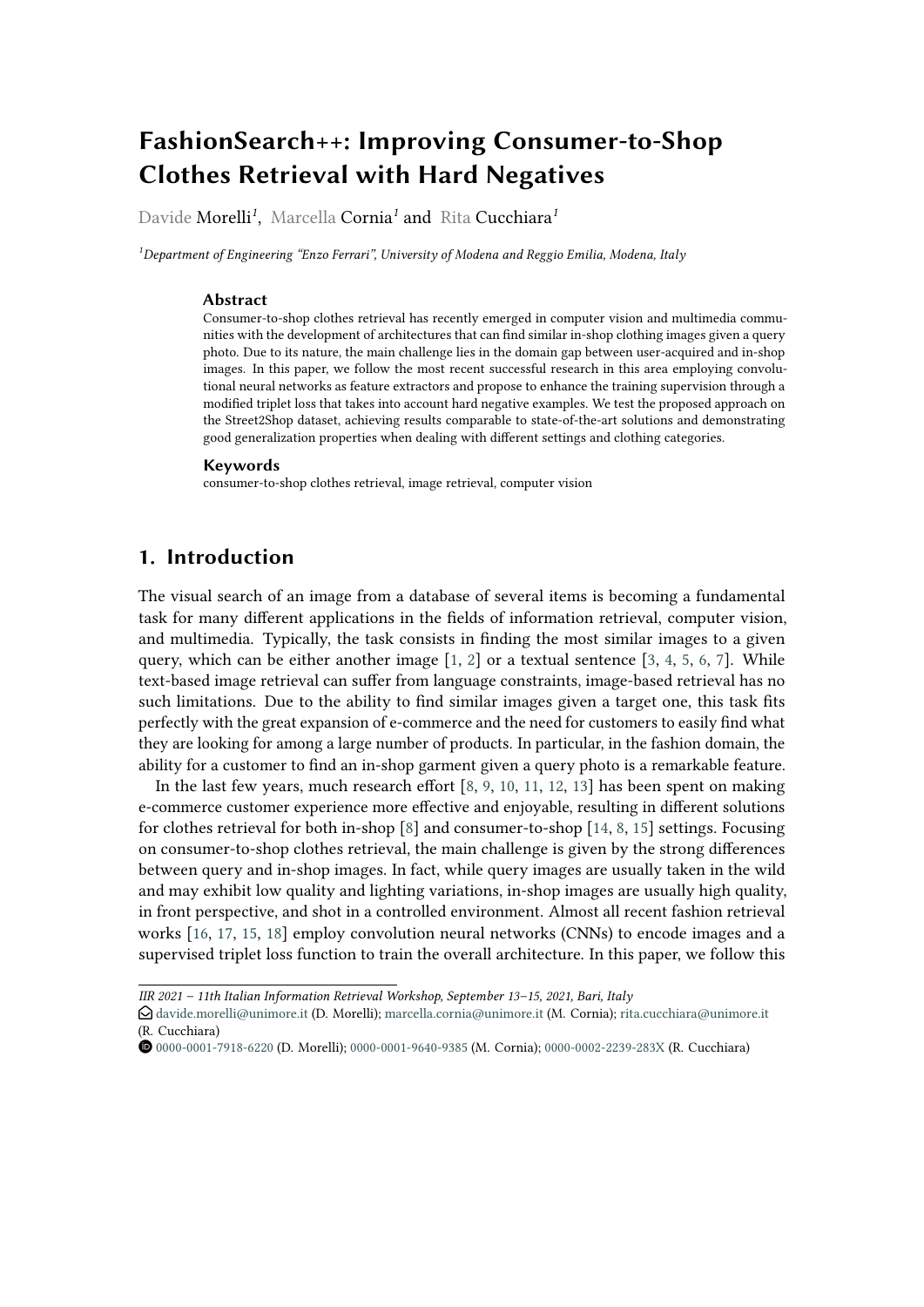<span id="page-1-0"></span>

**Figure 1:** Overview of our approach for consumer-to-shop clothes retrieval.

line of research and propose to modify the standard hinge-based triplet loss function with the integration of hard negatives [\[3\]](#page-5-2) thus improving the generalization abilities of the networks and increasing the final performance. Despite having been widely used to improve visual-semantic embeddings [\[3,](#page-5-2) [4,](#page-5-3) [19,](#page-6-3) [20,](#page-6-4) [21\]](#page-6-5), this loss function has never been applied in the context of fashion retrieval. Experimental results on a widely used dataset for consumer-to-shop clothes retrieval, namely Street2Shop [\[14\]](#page-5-13), demonstrate the effectiveness of this strategy leading to better retrieval results using both different backbones and pooling strategies. Furthermore, we show that the use of hard negative examples can significantly increase the final results on almost all categories of clothing and accessories (*e.g.* bags, dresses, footwear, skirts, etc.) and achieve performance comparable to state-of-the-art techniques.

## **2. Proposed Approach**

Given a query image of a fashion item and a corresponding in-shop image, these are fed through a CNN followed by a pooling strategy to extract a 1D feature vector for each image. Then, the obtained feature vectors can be compared through a similarity function that measures the similarity between the two images. An overview of the proposed approach is shown in Fig. [1.](#page-1-0) **Extracting image features.** Both query and in-shop images are processed through a CNN that extracts a 3D tensor for each image of  $H \times W \times D$  dimensions, where H, W, and C are respectively the output tensor height, width, and number of channels. The 3D tensor can be seen as a set of 2D features channel responses  $X = \{X_i\}$  where  $i = \{1, \ldots, D\}, X_i$  is the 2D tensor representing the responses of the *i*-th feature channel over the set  $\Omega$  of spatial locations, and  $X_i(p)$  is the response at a particular position p.

To obtain a single 2D tensor for each image, we employ two different pooling functions: a standard average pooling and R-MAC descriptors [\[1\]](#page-5-0). While the average pooling is a wellknown pooling technique computed by averaging the set  $X$  of 2D tensors, R-MAC descriptors are an aggregation of image region descriptors extracted through a rigid-grid mechanism over X. Formally, considering a rectangular region  $\mathcal{R} \subseteq \Omega = [1, W] \times [1, H]$ , each region feature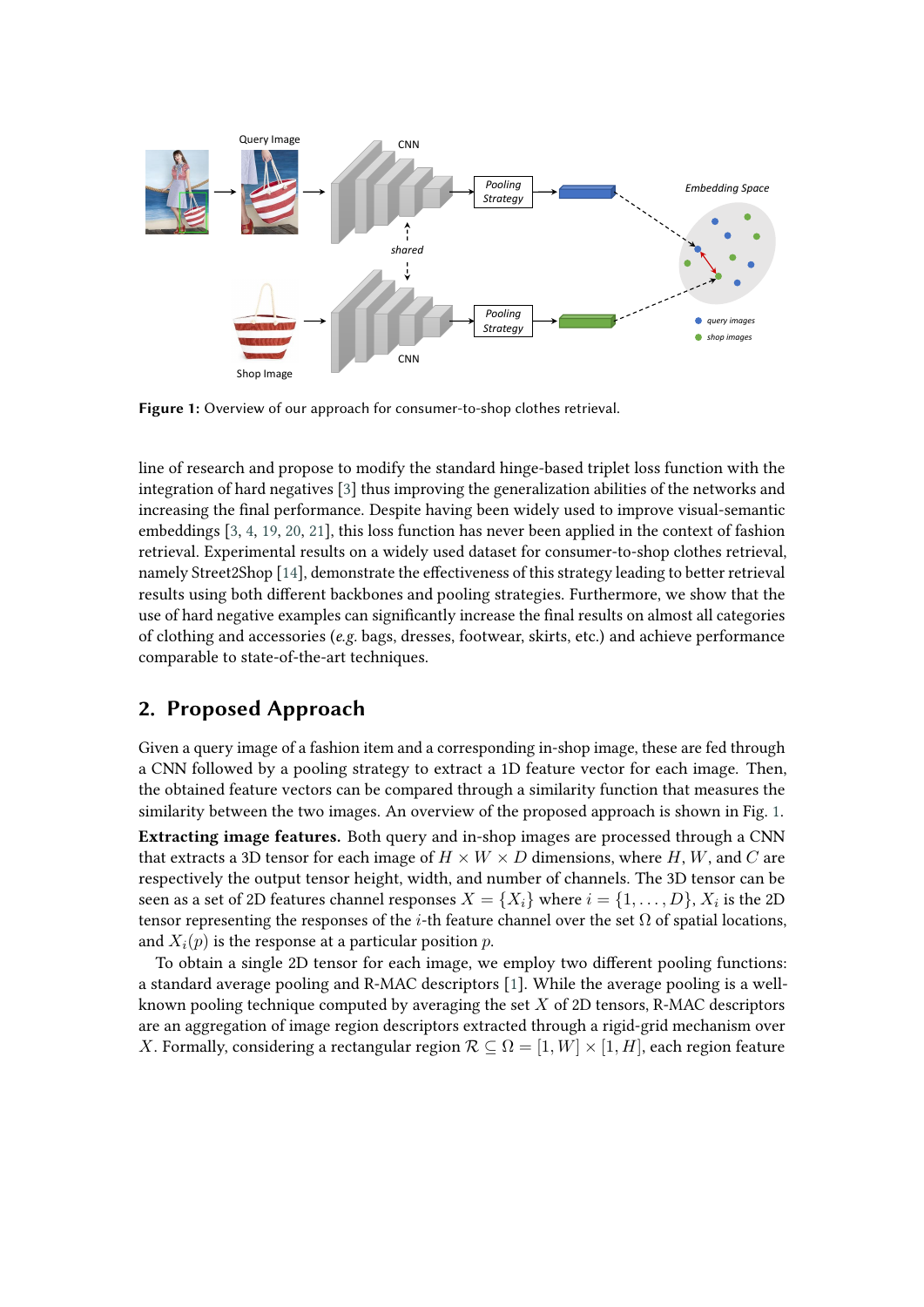vector is defined as:

$$
f_R = [f_{\mathcal{R},1}...f_{\mathcal{R},i}...f_{\mathcal{R},k}]^\top,
$$
\n(1)

where  $f_{\mathcal{R}, i} = \max_{p \in \mathcal{R}} X_i(p)$  is the maximum activation of the *i*-th channel of  $\mathcal{R}$ . Each region  $\mathcal R$  is detected through a square grid of variable dimensions applied at  $L$  different scales. After extracting a feature vector for each region, they are processed using  $\ell_2$ -normalization, PCA, and another  $\ell_2$ -normalization. Finally, the region feature vectors are summed and  $\ell_2$ -normalized to form a single feature vector for each image.

**Training with hard negatives.** Once the descriptor of the query and in-shop images are obtained, they are compared using a similarity function. Note that the descriptors embedding space is learned according to the loss function used in the backbone training phase. To extract similar descriptors from similar images, a standard hinge-based triplet ranking loss is usually employed and defined as:

<span id="page-2-0"></span>
$$
L_{SH}(a,b) = \sum_{\hat{p}_c} [\alpha - s(a,b) + s(a,\hat{b})]_+
$$
 (2)

where  $[x]_+ = max(x, 0)$  and s is a similarity function (*i.e.* the cosine similarity in our experiments). In the equation above,  $(a, b)$  is a matching image pair composed of a usergenerated image a and a shop image  $b$  (such that  $b$  contains the same fashion item depicted in  $a$ ), while  $\hat{b}$  is a negative shop image with respect to a (such that  $b'$  contains a different fashion item). The sum term in the equation requires that the difference in similarity between the matching and the non-matching pair is higher than a margin  $\alpha$ .

As demonstrated in previous works [\[3\]](#page-5-2), this loss function can be dominated by multiple negatives with small violations. To avoid such behavior, we employ a modified version that takes into consideration the hardest negative instead of the sum of all negative examples. In practice, this is done by replacing the sum in Eq. [2](#page-2-0) with maximum, thus considering only the most violating non-matching pair. Formally, we define the loss function as follow:

$$
L_{MH}(a,b) = \max_{b'} [\alpha - s(a,b) + s(a,b')]_+
$$
 (3)

where only the hardest negative shop image  $b'$  is taken into account.

### **3. Experimental Evaluation**

In this section, we evaluate the performance of our approach and describe the dataset and implementation details used in our experiments.

**Dataset and implementation details.** We train and test our model on Street2Shop [\[14\]](#page-5-13) that contains 404,683 shop photos collected from 25 different online retailers and 20,357 usergenerated photos. Overall, the dataset is composed of a total of 39,479 image pairs, each consisting of a user-generated photo and the corresponding shop image, from 11 different clothing categories. User-generated photos are annotated with bounding boxes of fashion items and can be associated with multiple views of the same fashion item.

To encode images, we use two different CNNs (*i.e.* ResNet-50 and ResNet-101 [\[22\]](#page-6-6)) pre-trained on ImageNet [\[23\]](#page-6-7). We resize and crop all images to  $224 \times 224$  and obtain a 2048-dimensional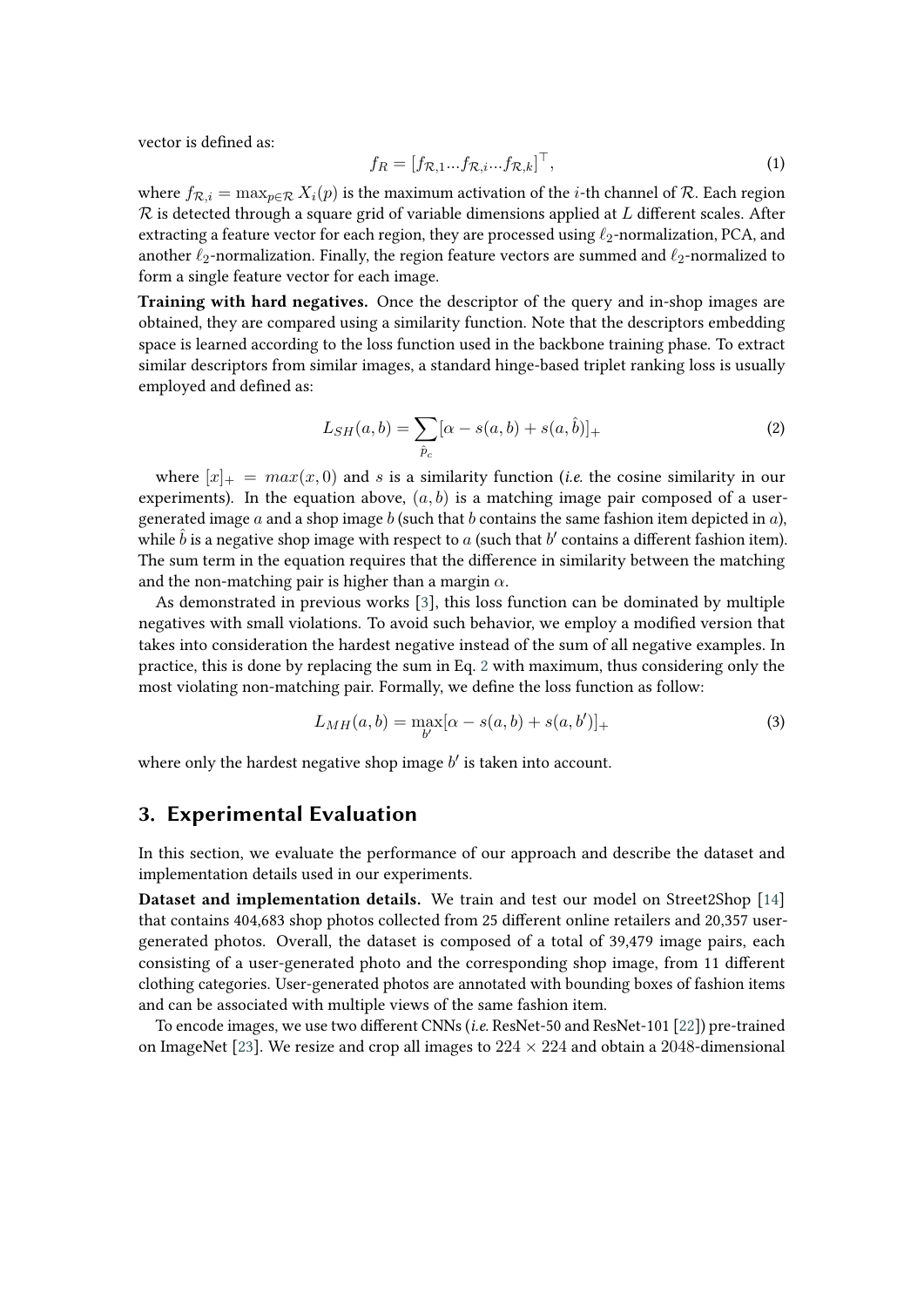#### <span id="page-3-0"></span>**Table 1**

Retrieval results on the Street2Shop test set using shop images from all categories as retrievable items. Results are reported in terms of  $R@K$  with  $K = 1, 5, 10, 20$ .

|                                                        | <b>Average Pooling</b> |              |              |              | $R-MAC$      |              |              |              |
|--------------------------------------------------------|------------------------|--------------|--------------|--------------|--------------|--------------|--------------|--------------|
|                                                        | R@1                    | R@5          | R@10         | R@20         | R@1          | R@5          | R@10         | R@20         |
| ResNet-50 (Pre-trained)                                | 3.7                    | 8.2          | 10.7         | 13.7         | 5.9          | 11.1         | 13.9         | 17.8         |
| ResNet-50 (Finetuned)<br>ResNet-50 (Finetuned with HN) | 14.8<br>15.4           | 24.9<br>25.7 | 30.9<br>31.5 | 36.9<br>37.1 | 15.4<br>18.5 | 26.8<br>29.8 | 32.5<br>34.9 | 38.8<br>41.7 |
|                                                        |                        |              |              |              |              |              |              |              |
| ResNet-101 (Pre-trained)                               | 3.8                    | 8.1          | 10.4         | 13.4         | 6.6          | 11.9         | 14.8         | 18.0         |
| ResNet-101 (Finetuned)                                 | 15.4                   | 25.3         | 30.6         | 37.0         | 15.0         | 25.9         | 32.3         | 38.8         |
| ResNet-101 (Finetuned with HN)                         | 17.4                   | 28.0         | 33.8         | 39.8         | 23.6         | 36.0         | 42.4         | 48.6         |

#### <span id="page-3-1"></span>**Table 2**

Retrieval results in terms of  $R@20$  on the 11 categories of the Street2Shop dataset.

|                         |      |      |      |      |      |      |      | Bags Belts Dresses Eyewear Footwear Hats Leggings Outerwear Pants Skirts Tops |      |      |      |
|-------------------------|------|------|------|------|------|------|------|-------------------------------------------------------------------------------|------|------|------|
| Wang <i>et al.</i> [25] | 46.6 | 20.2 | 56.9 | 13.8 | 13.1 | 24.4 | 15.9 | 20.3                                                                          | 22.3 | 50.8 | 48.0 |
| $ResNet-50 + R-MAC$     |      |      |      |      |      |      |      |                                                                               |      |      |      |
| Finetuned               | 52.5 | 38.1 | 52.4 | 36.2 | 28.9 | 29.2 | 42.7 | 36.0                                                                          | 34.8 | 71.6 | 45.4 |
| Finetuned with HN       | 61.2 | 26.2 | 56.7 | 46.6 | 31.9 | 40.0 | 48.1 | 37.8                                                                          | 39.4 | 74.1 | 48.8 |
| $ResNet-101 + R-MAC$    |      |      |      |      |      |      |      |                                                                               |      |      |      |
| Finetuned               | 54.0 | 35.7 | 53.2 | 20.7 | 29.9 | 29.2 | 45.9 | 33.8                                                                          | 40.9 | 74.4 | 46.0 |
| Finetuned with HN       | 65.5 | 33.3 | 63.4 | 50.0 | 39.2 | 64.6 | 48.7 | 42.7                                                                          | 37.9 | 78.4 | 55.5 |

feature vector for each encoded image using both average pooling and R-MAC descriptors. In the case of R-MAC, we extract region feature vectors at 3 different scales. To train all models, we use Adam [\[24\]](#page-6-9) as optimizer with a learning rate equal to 0.0001 decreased by a factor of 10 every 10 epochs. In all experiments, we use a batch size of 50 and a margin  $\alpha$  equal to 0.1.

**Experimental results.** To evaluate the effectiveness of our approach, we report rank-based performance metrics  $R@K(K = 1, 5, 10, 20)$  for consumer-to-shop clothes retrieval. Specifically,  $R@K$  computes the percentage of test queries for which at least one correct result is found among the top- $K$  retrieved shop items. Table [1](#page-3-0) shows the results using all shop images as retrievable items on the Street2Shop test set, without filtering the images by category. We report the retrieval performance of both ResNet-50 and ResNet-101 backbones while extracting image feature vectors either using average pooling or R-MAC descriptors. We compare the results of our approach, in which we finetune the backbone using the hinge-based triplet loss with hard negatives, with those obtained by finetuning the CNNs with a standard triplet loss and those extracted by using the CNNs pre-trained on ImageNet without finetuning. As it can be seen, finetuning the backbone leads to a noteworthy gain in performance on all considered settings. Also, the modified triplet loss further improves the final performance using both ResNet-50 and ResNet-101 as backbone and employing both pooling strategies.

In Table [2,](#page-3-1) we report the performance on each of the 11 clothing categories of the Street2Shop dataset. These results are obtained by performing the retrieval on a subset of in-shop images, filtered by query category. As it can be noticed, the use of hard negatives generally increases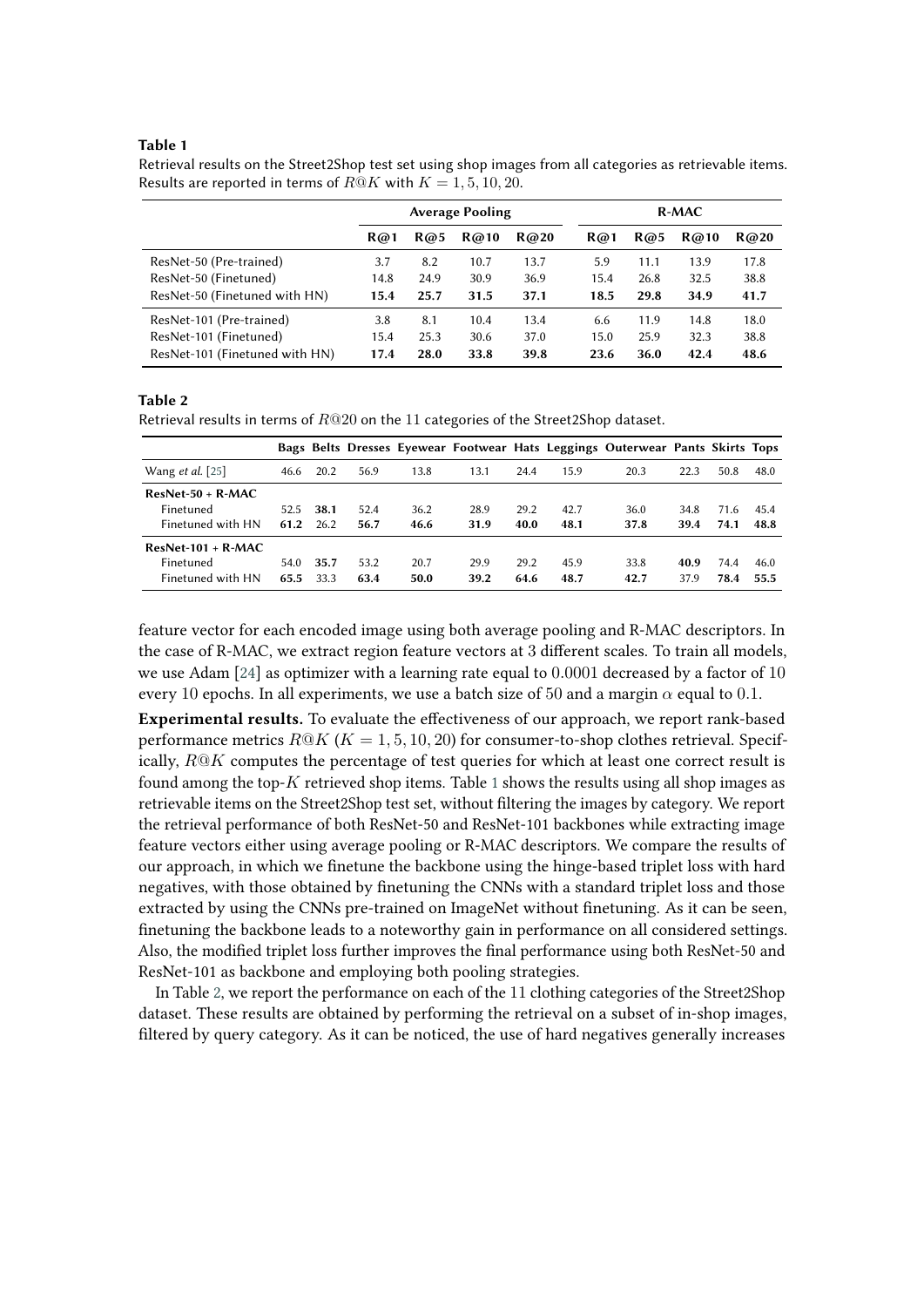<span id="page-4-0"></span>

**Figure 2:** Top-3 retrieved results on sample query images from the Street2Shop test set. For each query, we show the top-3 results retrieved by the ResNet-101 model with R-MAC descriptors, finetuned on the dataset with and without the use of hard negatives during training. Correct and wrong retrieved elements are highlighted in green and red, respectively.

the network performance, leading to better results on almost all clothing categories. Finally, Fig. [2](#page-4-0) shows sample query images along with the corresponding top-3 shop images retrieved by the ResNet-101 model using R-MAC descriptors and finetuned with and without the use of hard negatives in the training loss function.

# **4. Conclusion**

In this work, we have tackled the task of consumer-to-shop clothes retrieval where the goal is to find the most similar clothing item from a catalog of shop images using a user-generated photo as query. To address the task, we have employed a CNN-based feature extraction network and two pooling mechanisms to extract compact feature vectors from images and have proposed to train the network with a modified hinge-based triplet ranking loss that takes into account hard negative examples. Experiments, performed on the Street2Shop dataset, have shown that the proposed loss function can effectively improve the retrieval results in all tested settings.

# **Acknowledgments**

This work has been partially supported by YOOX NET-A-PORTER Group and the "SUPER - Supercomputing Unified Platform" project (POR FESR 2014-2020 DGR 1383/2018 - CUP E81F18000330007), co-funded by Emilia Romagna region.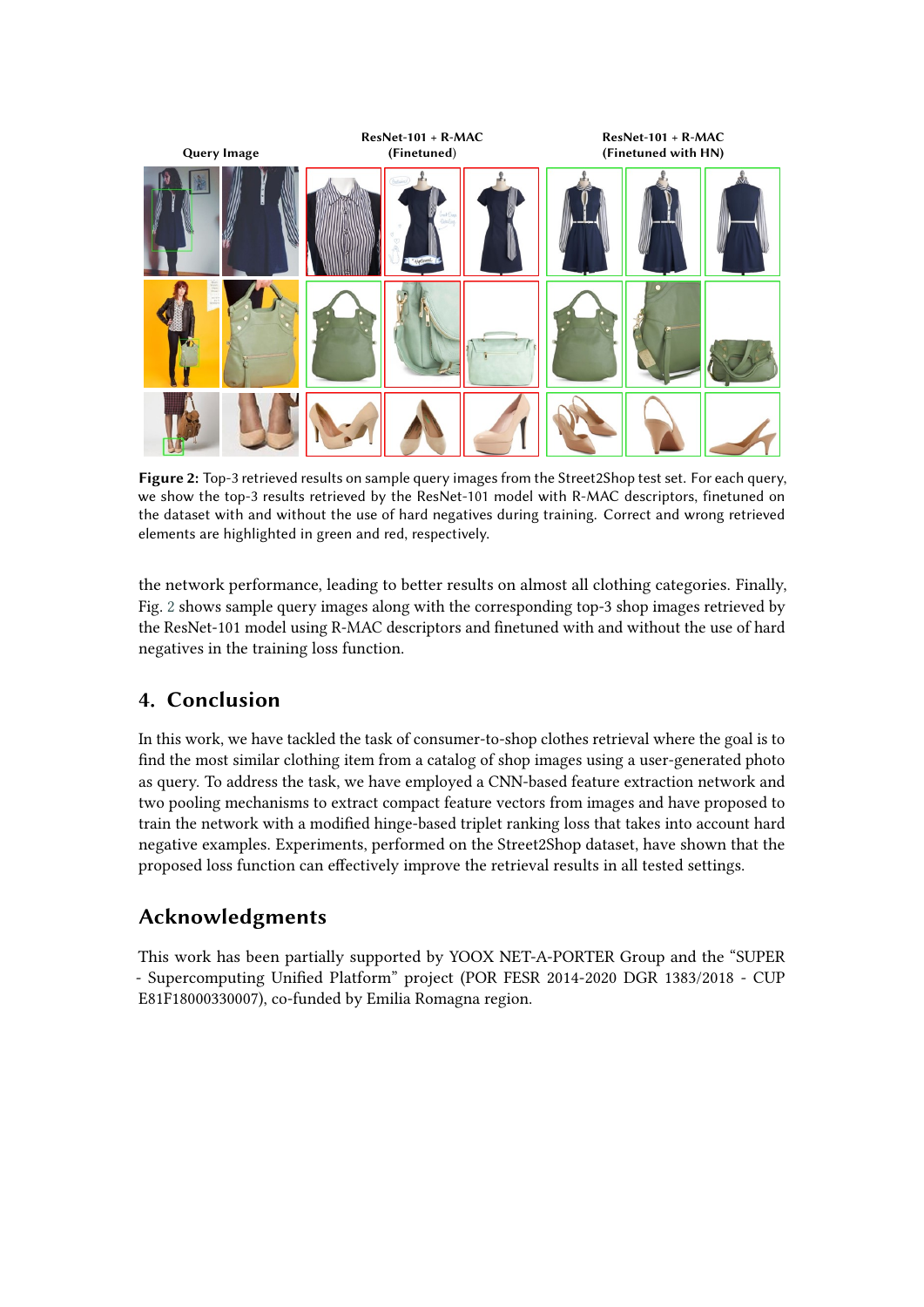### **References**

- <span id="page-5-0"></span>[1] G. Tolias, R. Sicre, H. Jégou, Particular object retrieval with integral max-pooling of CNN activations, in: Proceedings of the International Conference on Learning Representations, 2016.
- <span id="page-5-1"></span>[2] A. Gordo, J. Almazán, J. Revaud, D. Larlus, Deep image retrieval: Learning global representations for image search, in: Proceedings of the European Conference on Computer Vision, 2016.
- <span id="page-5-2"></span>[3] F. Faghri, D. J. Fleet, J. R. Kiros, S. Fidler, VSE++: Improving Visual-Semantic Embeddings with Hard Negatives, in: Proceedings of the British Machine Vision Conference, 2018.
- <span id="page-5-3"></span>[4] K.-H. Lee, X. Chen, G. Hua, H. Hu, X. He, Stacked cross attention for image-text matching, in: Proceedings of the European Conference on Computer Vision, 2018.
- <span id="page-5-4"></span>[5] M. Cornia, L. Baraldi, H. R. Tavakoli, R. Cucchiara, Towards cycle-consistent models for text and image retrieval, in: Proceedings of the European Conference on Computer Vision Workshops, 2018.
- <span id="page-5-5"></span>[6] M. Cornia, M. Stefanini, L. Baraldi, M. Corsini, R. Cucchiara, Explaining digital humanities by aligning images and textual descriptions, Pattern Recognition Letters 129 (2020) 166– 172.
- <span id="page-5-6"></span>[7] M. Stefanini, M. Cornia, L. Baraldi, R. Cucchiara, A Novel Attention-based Aggregation Function to Combine Vision and Language, in: Proceedings of the International Conference on Pattern Recognition, 2020.
- <span id="page-5-7"></span>[8] Z. Liu, P. Luo, S. Qiu, X. Wang, X. Tang, DeepFashion: Powering robust clothes recognition and retrieval with rich annotations, in: Proceedings of the IEEE/CVF Conference on Computer Vision and Pattern Recognition, 2016.
- <span id="page-5-8"></span>[9] X. Han, Z. Wu, Z. Wu, R. Yu, L. S. Davis, VITON: An Image-based Virtual Try-On Network, in: Proceedings of the IEEE/CVF Conference on Computer Vision and Pattern Recognition, 2018.
- <span id="page-5-9"></span>[10] B. Wang, H. Zheng, X. Liang, Y. Chen, L. Lin, M. Yang, Toward characteristic-preserving image-based virtual try-on network, in: Proceedings of the European Conference on Computer Vision, 2018.
- <span id="page-5-10"></span>[11] Y. Ge, R. Zhang, X. Wang, X. Tang, P. Luo, DeepFashion2: A Versatile Benchmark for Detection, Pose Estimation, Segmentation and Re-Identification of Clothing Images, in: Proceedings of the IEEE/CVF Conference on Computer Vision and Pattern Recognition, 2019.
- <span id="page-5-11"></span>[12] A. Neuberger, E. Borenstein, B. Hilleli, E. Oks, S. Alpert, Image Based Virtual Try-On Network From Unpaired Data, in: Proceedings of the IEEE/CVF Conference on Computer Vision and Pattern Recognition, 2020.
- <span id="page-5-12"></span>[13] M. Fincato, F. Landi, M. Cornia, F. Cesari, R. Cucchiara, VITON-GT: An Image-based Virtual Try-On Model with Geometric Transformations, in: Proceedings of the International Conference on Pattern Recognition, 2020.
- <span id="page-5-13"></span>[14] M. Hadi Kiapour, X. Han, S. Lazebnik, A. C. Berg, T. L. Berg, Where to buy it: Matching street clothing photos in online shops, in: Proceedings of the IEEE/CVF International Conference on Computer Vision, 2015.
- <span id="page-5-14"></span>[15] Z. Kuang, Y. Gao, G. Li, P. Luo, Y. Chen, L. Lin, W. Zhang, Fashion retrieval via graph